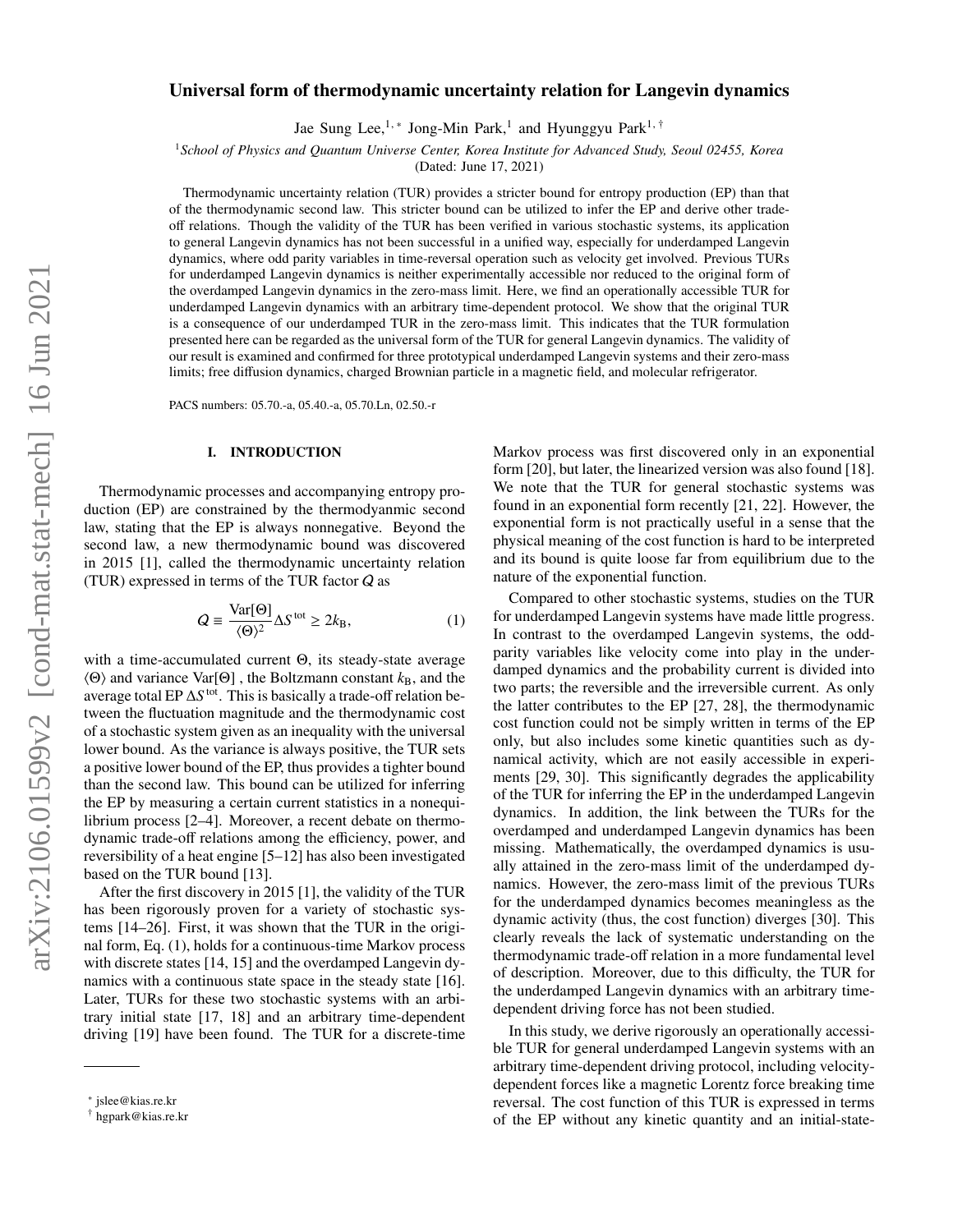dependent term which is negligible for the long observationtime limit. Furthermore, this TUR returns back to the original TUR of the overdamped dynamics  $(Eq. (1))$  in the zero-mass limit when the driving forces and the current weight function do not include odd variables. Thus, our TUR can be regarded as the universal form of the TUR for general Langevin dynamics.

# II. MODEL AND MAIN RESULTS

We consider a *N*-dimensional underdamped Langevin system driven by a force  $F(x, v, t) = (F_1, \dots, F_N)$ , where  $x =$  $(x_1, \dots, x_N)$  and  $v = (v_1, \dots, v_N)$  are the position and velocity vectors of the system, respectively. Dynamics of the *i*-th component of the system  $(x_i, v_i)$  is in contact with a thermal reservoir with temperature  $T_i$ . Then, the dynamics can be described by the following equation:

$$
\dot{x}_i = v_i, \ \ m_i \dot{v}_i = F_i(\mathbf{x}, \mathbf{v}, t) - \gamma_i v_i + \xi_i,
$$
 (2)

where  $m_i$ ,  $\gamma_i$ , and  $\xi_i$  are the *i*-th mass, dissipation coefficient, and Gaussian white noise satisfying  $\langle \xi_i(t) \xi_j(t') \rangle$  =  $2k_{\rm B}\gamma_i T_i \delta_{ij}\delta(t-t')$  with zero mean, respectively. For convenience, we set the Boltzmann constant  $k<sub>B</sub> = 1$  in the following discussion. A general time-dependent force  $F_i$  consists of two parts; reversible  $F_i^{\text{rev}}$  and irreversible  $F_i^{\text{ir}}$  forces, that is,  $F_i(x, v, t) = F_i^{\text{rev}}(x, v, t) + F_i^{\text{ir}}(x, v, t)$  with  $F_i^{\text{rev}}(x, v, t) =$  $F_i^{\text{rev}\dagger}(\mathbf{x}, -\mathbf{v}, t)$  and  $F_i^{\text{ir}}(\mathbf{x}, \mathbf{v}, t) = -F_i^{\text{ir}\dagger}(\mathbf{x}, -\mathbf{v}, t)$ , where the '†' operation reverses signs of all odd parameters in the timereversal process [28, 30]. Without loss of generality, we can set

$$
F_i^{\text{rev}}(\mathbf{x}, \mathbf{v}, t) = s f_i^{\text{rev}}(\mathbf{r}\mathbf{x}, \mathbf{v}, \omega t),
$$
  
\n
$$
F_i^{\text{ir}}(\mathbf{x}, \mathbf{v}, t) = f_i^{\text{ir}}(\mathbf{r}\mathbf{x}, \mathbf{v}, \omega t),
$$
\n(3)

where  $s, r, \omega$  are the scaling parameters for force, position, and time, respectively. Note that *s* is multiplied to the reversible force only, which is one of the key manipulation for deriving the TUR. We consider  $\Gamma = [x_t, v_t]_{t=0}^{t=\tau}$ , which denotes a trajectory of the system from  $t = 0$  to  $t = \tau$ , and a  $\Gamma$ -dependent current Θ which has the following form:

$$
\Theta_{\tau}(\Lambda) \equiv \int_0^{\tau} dt \; \Lambda(x_t, v_t, t; s, r, \omega) \cdot v_t, \tag{4}
$$

with the weight function vector

$$
\Lambda = s\chi(rx_t, v_t, \omega t) \,. \tag{5}
$$

Note that the same scale parameter *s* is used for the weight function and the reversible force for later convenience.

Then, our first main result is the following *underdamped* TUR in terms of the underdamped TUR factor  $Q^{\text{u}}$  as

$$
Q^{\mathrm{u}} \equiv \frac{\mathrm{Var}[\Theta_{\tau}]}{\Omega_{\tau}^{2}} \left( \Delta S_{\tau}^{\mathrm{tot}} + I \right) \geq 2, \tag{6}
$$

where  $\Omega_{\tau}$  is defined as

$$
\Omega_{\tau} \equiv \hat{h}_{\tau}(\Theta_{\tau}), \text{ where } \hat{h}_{\tau} \equiv \tau \partial_{\tau} - s\partial_{s} - r\partial_{r} - \omega \partial_{\omega}, \quad (7)
$$

and  $I$  is an initial-state-dependent term defined in Eq. (34) which depends on the dynamic details but becomes negligible in the large- $\tau$  limit. Equation (6) holds for processes with arbitrary time-dependent driving from an arbitrary initial state. This underdamped TUR resembles the overdamped TUR recently found in [31] with additional scale parameters *s* and *r*. Note that  $\Omega_{\tau}$  is experimentally accessible by measuring the response of  $\langle \Theta_{\tau} \rangle$  with respect to a slight change of the observation time  $\tau$ , the reversible force magnitude *s*, the system scale *r*, and the driving speed  $\omega$ . Thus, the EP can be readily inferred from real experiments by measuring a proper current or a set of currents [32]. We emphasize that our underdamped TUR does not contain any kinetic term like dynamical activity. Furthermore, this TUR provides a much tighter bound, compared to the previous TURs for the underdamped dynamics [21, 22, 29, 30], which will be explicitly shown in the examples below.

Another fascinating part of our undermdaped TUR is that the overdamped TUR, Eq. (1), arises naturally by taking the zero-mass limit, in case of no velocity-dependent force. For simplicity, we consider a steady-state TUR without any timedependent protocol and no time-dependence in the weight function  $\Lambda$  of a current of interest ( $\omega = 0$ ). To obtain the standard overdamped limit, the velocity variables should not be included in the driving force, i.e.

$$
F_i = s f_i^{\text{rev}}(r\mathbf{x}) \text{ and } \mathbf{\Lambda} = s \mathbf{\chi}(r\mathbf{x}_t). \tag{8}
$$

Then, in the zero mass limit,  $\Omega_{\tau}$  and *I* in Eq. (6) becomes

$$
\Omega_{\tau} = -\langle \Theta_{\tau} \rangle \text{ and } \mathcal{I} = 0 \tag{9}
$$

in the steady state, which leads to the original TUR (Eq. (1)). This is our second main result. The overdamped TUR for an arbitrary time-dependent protocol is discussed in Sect. IV. The proofs of Eq. (6) and Eq. (9) are presented in Sect. IV.

### III. EXAMPLES

To illustrate the usefulness and validity of our main results, we concentrate on steady-state processes where  $F$  and  $\Lambda$  have no explicit time dependence in the following examples. With these conditions, the underdamped TUR is simplified with

$$
\Omega_{\tau} = \Omega_{\tau}^{\rm ss} \equiv (1 - s\partial_s - r\partial_r) \langle \Theta_{\tau} \rangle \,, \tag{10}
$$

in the steady state.

#### A. Example 1: free diffusion with drift

Consider a displacement current in the free diffusion process of a Brownian particle with mass *m*, driven by a constant external force *F*. We set  $F = s f e_1 = F^{\text{rev}}$ , where *f* is a constant and  $e_1$  is the unit vector along the  $x_1$  axis. We choose the weight function  $\Lambda = s e_1$ , yielding  $\Theta_{\tau}(\Lambda)$  as displacement at  $t = \tau$  from the initial position at  $t = 0$  along the *x*<sub>1</sub>-axis. Note that *s* is a scale parameter, which will be set to be unity after the whole calculation. This model was studied recently as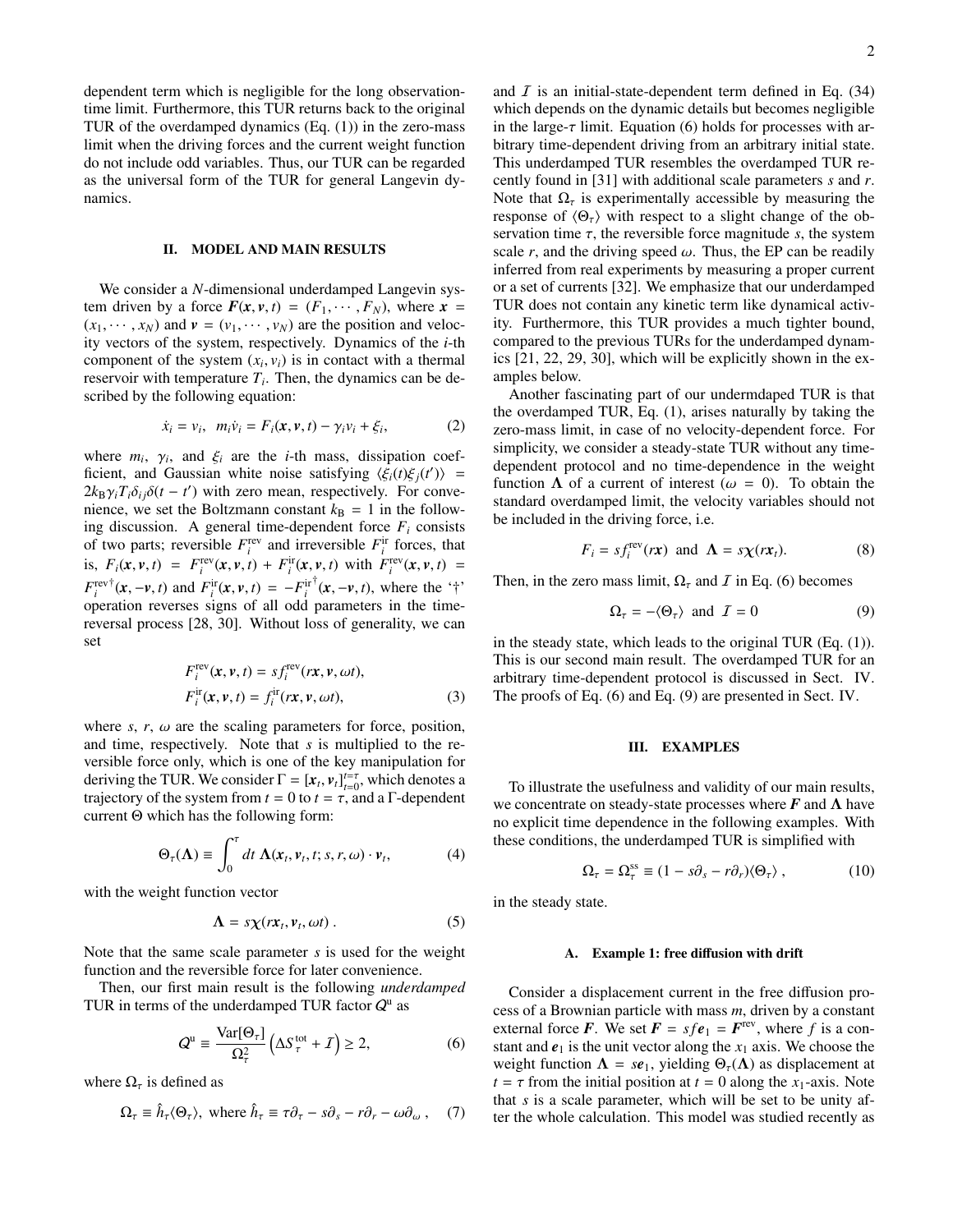

FIG. 1. Q  $^u$  (blue filled symbol) and  $Q$  (red open symbol) as a function of the observation time  $\tau$  for free diffusion with drift. Solid, dashed, and dash-dotted curves represent analytic results for  $m = 1, 0.1,$  and 0.01, respectively. The black dotted line indicates the lower bound, i.e. 2. Other system parameters are set to be unity,  $f = \gamma_1 = T_1 = 1.$ 

a paradigmatic example for a conjecture of the underdamped TUR in one dimension [33].

It is easy to show that the steady-state velocity is  $\langle v_1 \rangle^{ss} =$ *sf*/ $\gamma_1$ , thus we get  $\langle \Theta_\tau \rangle = \tau s \langle \nu_1 \rangle^{ss} = \tau s^2 f / \gamma_1$ . Consequently, we obtain

$$
\Omega_{\tau}^{\rm ss} = (1 - s\partial_s) \langle \Theta_{\tau} \rangle = - \langle \Theta_{\tau} \rangle. \tag{11}
$$

Using Eq. (6) and Eq. (11), the underdamped TUR for the free diffusion process with drift at  $s = 1$  becomes

$$
Q^{\mathrm{u}} = \frac{\text{Var}[\Theta_{\tau}]}{\langle \Theta_{\tau} \rangle^{2}} \left( \Delta S_{\tau}^{\mathrm{tot}} + \mathcal{I}^{\mathrm{fr}} \right) \geq 2, \tag{12}
$$

where  $\Delta S_{\tau}^{\text{tot}} = \tau f^2 / (T_1 \gamma_1)$  and  $\mathcal{I}^{\text{fr}} = 2mf^2 / (T_1 \gamma_1^2)$ . Calculations of  $\Delta S_{\tau}^{\text{tot}}$ ,  $\mathcal{I}^{\text{fr}}$ , and  $\text{Var}[\Theta_{\tau}]$  are presented in Supplemental Material [34]. Note that  $\mathcal{I}^{\text{fr}}$  vanishes in the zero-mass limit, confirming that our underdamped TUR in Eq. (12) returns back to the original TUR form in the overdamped limit. For a finite mass, the original TUR is recovered only when  $\mathcal{I}^{\text{free}}$  is negligible in the large- $\tau$  limit.

Figure 1 shows analytic (curves) and numerical (dots) plots of the TUR factors  $Q^u$  and  $Q$  for various values of *m* as a function of  $\tau$ . The analytic expressions are presented in Ref. [34] and the numerical data are obtained by averaging over  $10<sup>7</sup>$ trajectories from the Langevin equation. As expected from our underdamped TUR,  $Q^u$  is always above the lower bound of 2 for any observation time period  $\tau$ , and approaches the bound either in the zero-mass limit or in the large- $\tau$  limit. The conventional TUR factor Q approaches the bound from below (violations of the original TUR) in these limits. This example clearly demonstrates the importance of the initial-state dependent term  $\overline{I}$  in the underdamped dynamics for a finite  $\tau$ , which usually vanishes in the overdamped limit. The free-diffusion

bound conjecture [33] also involves  $\tau$  in the lower bound, though it differs from our rigorous bound (see Ref. [34] for discussions).

## B. Example 2: charged particle in a magnetic field

The next example is the motion of a charged Brownian particle under a magnetic field *B* in a two-dimensional space [30, 35]. The particle is trapped in a harmonic potential with stiffness *k* and driven by a nonconservative rotational force. Then, the total force is given by  $\mathbf{F} = \mathbf{F}^{\text{nc}} + \mathbf{F}^{\text{mag}} + \mathbf{F}^{\text{har}}$ with the nonconservative rotational force  $F^{\text{nc}} = s\kappa(rx_2, -rx_1),$ the Lorentz force induced by the magnetic field  $F<sup>mag</sup>$  =  $sB(v_2, -v_1)$ , and the harmonic force  $F^{\text{har}} = -sk(rx_1, rx_2)$ . By regarding the magnetic field *B* as an odd-parity parameter, we treat the whole force  $\vec{F}$  as a reversible one. The opposite choice is also possible [30, 36, 37]. Here, we consider the case  $\gamma_1 = \gamma_2 \equiv \gamma$ ,  $m_1 = m_2 \equiv m$ , and  $T_1 = T_2 \equiv T$ . We are interested in the work current done by the nonconservative force, thus,  $\Lambda = F^{\text{nc}}$ . By replacing the parameters as  $\kappa \to sr\kappa$ ,  $B \to sB$ , and  $k \to sr\kappa$  from the result of Ref. [35], the steady-state work current can be written as

$$
\langle \Theta_{\tau} \rangle = \frac{2\tau r \kappa^2 T}{\gamma k / s + \kappa B - r \kappa^2 m / \gamma},\tag{13}
$$

with the stability condition  $\gamma k/s + \kappa B - r\kappa^2 m/\gamma > 0$ . Then, we obtain from Eq. (10)

$$
\Omega_{\tau}^{\rm ss} = -\frac{\gamma k/s + r\kappa^2 m/\gamma}{\gamma k/s + \kappa B - r\kappa^2 m/\gamma} \langle \Theta_{\tau} \rangle \,, \tag{14}
$$

With dimensionless parameters  $B_0 = B/\gamma$ ,  $\kappa_0 = \kappa/k$ , and  $m_0 =$  $mk/\gamma^2$ , the underdamped TUR at  $s = r = 1$  can be written as

$$
Q^{\mathrm{u}} = \frac{\mathrm{Var}[\Theta_{\tau}]}{g^{\mathrm{mag}} \langle \Theta_{\tau} \rangle^2} \left( \Delta S_{\tau}^{\mathrm{tot}} + \mathcal{I}^{\mathrm{mag}} \right) \ge 2, \tag{15}
$$

with

$$
g^{\text{mag}} = \left(\frac{1 + \kappa_0^2 m_0}{1 + \kappa_0 B_0 - \kappa_0^2 m_0}\right)^2, \tag{16}
$$

$$
I^{\text{mag}} = \frac{2\kappa_0^2 [B_0^2 - 2\kappa_0 m_0 B_0 + 2m_0 (1 + \kappa_0^2 m_0)]}{(1 + \kappa_0 B_0 - \kappa_0^2 m_0)^2} \,. \tag{17}
$$

The derivation of  $I^{mag}$  is shown in Ref. [34], and  $Var[\Theta_{\tau}]$  can be also calculated for any finite  $\tau$  by solving rather complex matrix differential equations numerically (not shown here, but see Ref. [38] for a sketch of derivations.) The EP is given by the Clausius EP with the odd-parity choice of *B* [30, 37], thus we obtain  $\Delta S_{\tau}^{\text{tot}} = \langle \Theta_{\tau} \rangle / T$  as the average heat current is equal to the average work current in the steady state.

In Fig. 2, we plot  $Q^u$  evaluated at various values of parameters against  $B_0$ . The parameter values of  $m_0$ ,  $\kappa_0$ , and  $\tau$  are randomly selected from the uniform distribution with ranges of  $[0, 1]$ ,  $[0, 10]$ , and  $[0, 10]$ , respectively, with fixed  $\gamma = k = T = 1$ . All points stay above the lower bound of 2,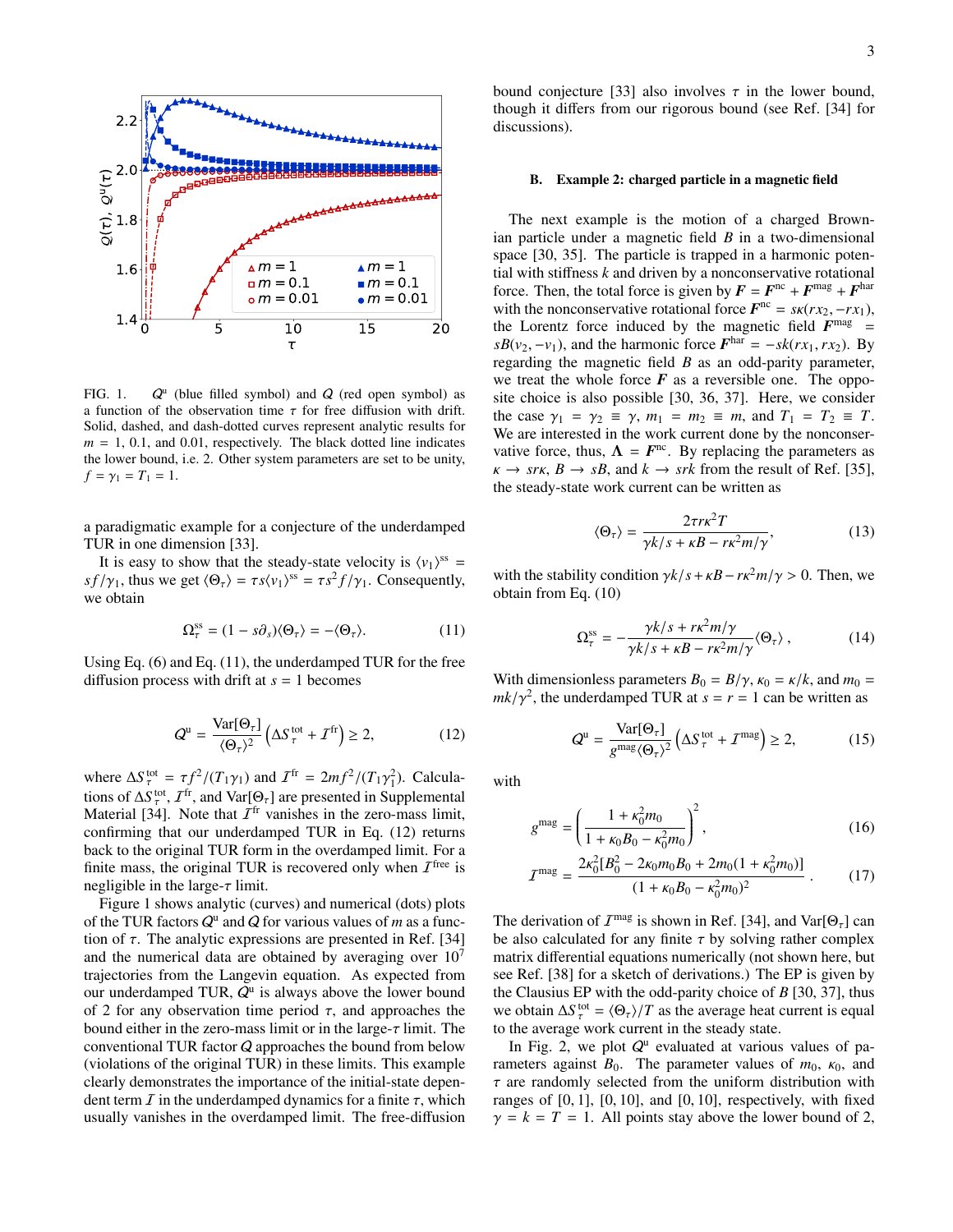

FIG. 2. Plot for  $Q^u$  of the charged particle in a magnetic field evaluated at various values of the system parameters and the observations time against  $B_0$ . The black dashed line indicates the lower bound of 2.

which turns out to be a very tight one for any value of  $B_0$ . In the large- $\tau$  limit,  $I^{\text{mag}}$  is negligible and  $\text{Var}[\Theta_{\tau}]$  takes a simple form [35]. Then, the conventional TUR factor becomes

$$
Q = \frac{\text{Var}[\Theta_{\tau}]}{\langle \Theta_{\tau} \rangle^2} \Delta S_{\tau}^{\text{tot}} = 2 \frac{1 + \kappa_0^2 (1 + 3m_0) + \kappa_0^3 m_0 B_0}{(1 + \kappa_0 B_0 - \kappa_0^2 m_0)^2} , \quad (18)
$$

which is larger than  $2g^{mag}$  under the stability condition  $1 +$  $\kappa_0 B_0 - \kappa_0^2 m_0 > 0$ , which confirms our underdamped TUR, but can be smaller than the conventional lower bound of 2 for  $\kappa_0 B_0 > 0$ . The previous bound including dynamical activity [29, 30] is very loose compared to our bound here (see Fig.S1 in Ref. [34]). It is interesting to note that, in the equilibrium limit ( $\kappa \to 0$ ),  $g^{\text{mag}} \approx 1$  and  $Q^{\text{u}} \simeq Q$  approaches 2 for large  $\tau$ .

In the zero-mass limit (*m*<sub>0</sub> = 0), we get  $g^{\text{mag}} = 1/(1 + \kappa_0 B_0)^2$ and  $\mathcal{I}^{\text{mag}} = 2\kappa_0^2 B_0^2/(1 + \kappa_0 B_0)^2$ . Thus, the original TUR is restored when  $B_0 = 0$  (no velocity-dependent force). With nonzero  $B_0$ , the broken time-reversal symmetry due to the Lorentz force is known to lower the TUR bound even in the overdamped limit [35, 38]. Very recently, its lower bound for the conventional TUR factor  $Q$  is rigorously obtained as  $2/(1 + B_0^2)$  for general nonlinear forces with a finite  $\tau$  [38]. Our underdamped TUR also gives a lower bound for Q from Eq. (15), which may be tighter than the above rigorous bound for the overdamped limit, depending on the parameter values. FIG. 2. Plot for the contrast of the material of the constrained the control of the control of the control of the control of the control of the control of the control of the control of the control of the control of the

# C. Example 3: Molecular refrigerator

We consider an one-dimensional Brownian particle driven by a velocity-dependent force  $F = -\alpha v$ , which serves as an effective frictional force  $(\alpha > 0)$  to reduce thermal fluctuations of mesoscopic systems such as a suspended mirror of inter-



FIG. 3. Plot of  $Q^u$ (blue filled symbol) and  $Q$  (red open symbol) against  $\tau$  for the molecular refrigerator. Solid, dashed, and dashdotted curves represent analytic results for  $m = 1, 0.5,$  and 0.1, respectively. The other parameters are set as  $\alpha = 3$  and  $\gamma = T = 1$ .

(AFM) cantilever [41, 42]. Thus, this mechanism is often refereed to *molecular refrigerator* [43].

We take  $\alpha$  as an odd-parity parameter to derive a useful bound for the TUR factor [30], which implies that the sign of  $\alpha$  should change under time reversal. Then,  $F^{\text{rev}} = -s\alpha v$  and  $F$ <sup>ir</sup> = 0 with the scale parameter *s* for the reversible force. The steady-state distribution is simply given by

$$
P^{\rm ss}(v;s) = \sqrt{\frac{m}{2\pi T^{\rm e}}} \exp\left(-\frac{m}{2T^{\rm e}}v^2\right),\tag{19}
$$

where  $T^e = \gamma T/(\gamma + s\alpha)$  is the effective temperature.

The current of our interest is the work current done by the driving force, thus  $\Lambda = -s\alpha v$ , which yields

$$
\langle \Theta_{\tau} \rangle = -\tau s \alpha \langle v^2 \rangle^{\rm ss} = -\tau s \alpha \frac{T^{\rm e}}{m} = -\frac{\tau s \alpha \gamma T}{m(\gamma + s \alpha)}.
$$
 (20)

Then, we find

$$
\Omega_{\tau}^{\rm ss} = (1 - s\partial_s) \langle \Theta_{\tau} \rangle = \frac{s\alpha}{\gamma + s\alpha} \langle \Theta_{\tau} \rangle. \tag{21}
$$

By plugging Eq. (21) into Eq. (6), the TUR for the molecular refrigerator becomes at *s* = 1

$$
Q^{\mathrm{u}} = \frac{\mathrm{Var}[\Theta_{\tau}]}{g^{\mathrm{mr}} \langle \Theta_{\tau} \rangle^2} \left( \Delta S_{\tau}^{\mathrm{tot}} + \mathcal{I}^{\mathrm{mr}} \right) \ge 2, \tag{22}
$$

where  $\Delta S^{\text{tot}} = \tau \alpha^2 / [m(\gamma + \alpha)]$  [30, 44] and  $I^{\text{mr}} = \alpha^2 / (\gamma + \alpha)^2$  = *g* mr (see Ref. [34]). We remark that this EP is often called the entropy pumping [44]. The variance  $Var[\Theta_{\tau}]$  is explicitly shown in Ref. [34].

Figure 3 shows analytic (curves) and numerical (dots) plots of  $Q^u$  and  $Q$  for various values of *m* as a function of  $\tau$ . The analytic results are presented in Ref. [34] and the numerical data are obtained by averaging over  $10<sup>7</sup>$  trajectories from the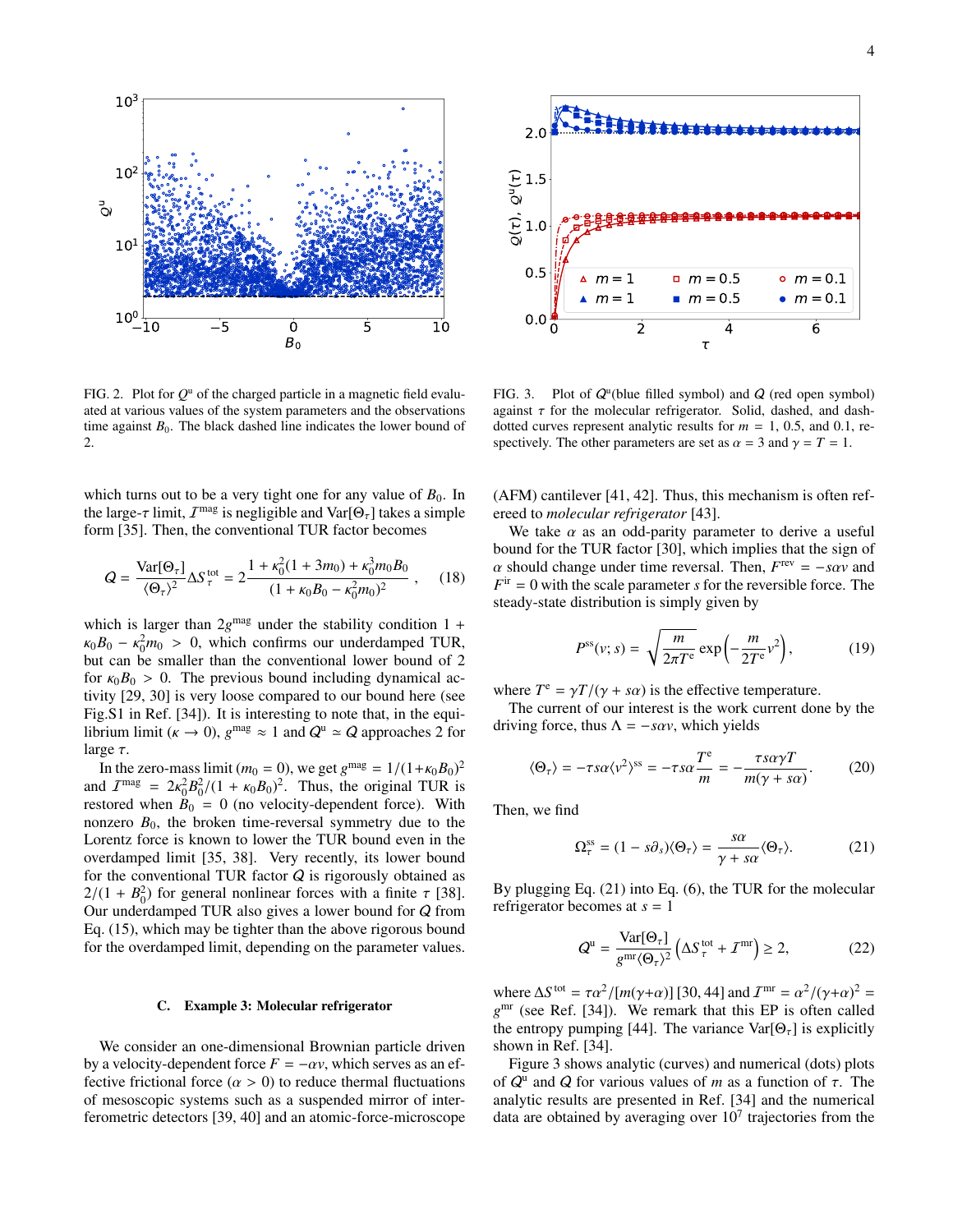Langevin equation. The underdamped TUR holds for any  $\tau$ as expected. The conventional TUR factor *Q* monotonically increases with  $\tau$  and approaches  $2g^{\text{mr}} < 2$ . The zero-mass limit does not lead to the original TUR due to the presence of a velocity-dependent force.

# IV. DERIVATION OF TUR

The Fokker-Planck (FP) equation of the probability distribution function  $P_t = P(x, v, t; s, r, \omega)$  for the Langevin equation, Eq. (2), can be written as

$$
\partial_t P_t = \mathcal{L} P_t = \sum_i (\mathcal{L}_i^{\text{rev}} + \mathcal{L}_i^{\text{ir}}) P_t,\tag{23}
$$

where the FP operator  $\mathcal L$  is split into the reversible and irreversible parts as

$$
\mathcal{L}_i^{\text{rev}} = -\left[\partial_{x_i} v_i + \left(\frac{s}{m_i}\right) \partial_{v_i} f_i^{\text{rev}}(r\mathbf{x}, \mathbf{v}, \omega t)\right]
$$
(24)

$$
\mathcal{L}_i^{\text{ir}} = -\frac{1}{m_i} \partial_{\nu_i} \left[ f_i^{\text{ir}}(r\mathbf{x}, \mathbf{v}, \omega t) - \gamma_i \nu_i - \frac{\gamma_i T_i}{m_i} \partial_{\nu_i} \right]. \tag{25}
$$

Now, we consider a *modified* dynamics, satisfying the following FP equation parameterized by  $\theta$ ,

$$
\partial_t P_{t,\theta} = \sum_i \left[ \mathcal{L}_i^{\text{rev}} + (1+\theta) \mathcal{L}_i^{\text{ir}} \right] P_{t,\theta}, \tag{26}
$$

which is called the  $\theta$ -process. Then, it is straightforward to show that its solution is given by

$$
P_{t,\theta} = P_{\theta}(\mathbf{x}, \mathbf{v}, t; s, r, \omega) = (1 + \theta)^N P(\mathbf{x}_{\theta}, \mathbf{v}, t_{\theta}; s_{\theta}, r_{\theta}, \omega_{\theta}) \tag{27}
$$

with the scaled variables and parameters as

$$
\mathbf{x}_{\theta} = (1 + \theta)\mathbf{x}, \ t_{\theta} = (1 + \theta)t,
$$
  
\n
$$
s_{\theta} = \frac{s}{1 + \theta}, \ r_{\theta} = \frac{r}{1 + \theta}, \ \omega_{\theta} = \frac{\omega}{1 + \theta}, \tag{28}
$$

and the normalization factor  $(1 + \theta)^N$ . Note from Eq. (27) that the initial distribution  $P_{0,\theta}$  at  $t = 0$  is  $\theta$ -dependent.

This modification in the FP equation is equivalent to adding an extra force  $\theta$ *y*<sub>*i*</sub> to the original process as

$$
F_{i,\theta}(\mathbf{x},\mathbf{v},t) = F_i(\mathbf{x},\mathbf{v},t) + \theta \mathcal{Y}_i(\mathbf{x}_\theta,\mathbf{v},t_\theta; s_\theta, r_\theta, \omega_\theta)
$$
(29)

where  $\mathcal{Y}_i = J_i^{\text{ir}}/P_t$  with the irreversible current  $J_i^{\text{ir}}$  of the original process given by  $J_i^{\text{ir}} = \frac{1}{m_i} [f_i^{\text{ir}} - \gamma_i v_i - (\gamma_i T_i / m_i) \partial_{v_i}] P_t$ . From the Onsager-Machlup theory  $[45]$ , the probability of observing a trajectory Γ in the  $θ$ -process is given by

$$
\mathcal{P}_{\theta}[\Gamma] = \mathcal{N}P_{0,\theta} \prod_{i=1}^{N} \exp[-\mathcal{A}_{i,\theta}[\Gamma]], \qquad (30)
$$

where  $P_{0,\theta}$  is the initial-state distribution,  $\mathcal{A}_{i,\theta}[\Gamma] =$  $\int_0^{\tau} dt (m_i \dot{v}_i + \gamma_i v_i - F_{i,\theta})^2 / (4 \gamma_i T_i)$  is the action in the Ito representation, and  $N$  is the normalization factor which is independent

of  $\theta$ . By denoting  $\langle \cdots \rangle_{\theta} = \int \mathcal{D} \Gamma \cdots \mathcal{P}_{\theta}[\Gamma]$  as the ensemble average over all  $\Gamma$ 's in the  $\theta$ -process, the Cramér-Rao inequality can be written as [16, 46, 47]

$$
(\partial_{\theta} \langle \Theta_{\tau} \rangle_{\theta})^2 \leq \text{Var}_{\theta}[\Theta_{\tau}] \langle -\partial_{\theta}^2 \ln \mathcal{P}_{\theta} \rangle_{\theta},\tag{31}
$$

where  $\text{Var}_{\theta}[\Theta_{\tau}] \equiv \langle \Theta_{\tau}^2 \rangle_{\theta} - \langle \Theta_{\tau} \rangle_{\theta}^2$ . The second part of the righthand side of Eq. (31), usually called the Fisher information, becomes

$$
\langle -\partial_{\theta}^{2} \ln \mathcal{P}_{\theta}(\Gamma) \rangle_{\theta} = \langle -\partial_{\theta}^{2} \ln P_{0,\theta} \rangle_{\theta} + \sum_{i=1}^{N} \left\langle \partial_{\theta}^{2} \mathcal{A}_{i,\theta}[\Gamma] \right\rangle_{\theta}
$$

$$
= \int dx_{0} dv_{0} \frac{(\partial_{\theta} P_{0,\theta})^{2}}{P_{0,\theta}} + \frac{1}{2} \sum_{i=1}^{N} \int_{0}^{\tau} dt \left\langle \frac{(\partial_{\theta} F_{i,\theta})^{2}}{\gamma_{i} T_{i}} \right\rangle. (32)
$$

Therefore, at  $\theta = 0$ , we obtain

$$
\langle -\partial_{\theta}^{2} \ln \mathcal{P}_{\theta}(\Gamma) \rangle_{\theta}|_{\theta=0} = \frac{1}{2} \left( \Delta S_{\tau}^{\text{tot}} + I \right), \tag{33}
$$

where the total EP term  $\Delta S_{\tau}^{\text{tot}}$  [27, 28] and the initial-state dependent term  $I$  are given by

$$
\Delta S_{\tau}^{\text{tot}} = \sum_{i=1}^{N} \int_0^{\tau} dt \left\langle \frac{(m_i J_i^{\text{ir}})^2}{\gamma_i T_i P_i^2} \right\rangle,
$$
  

$$
I = 2 \int dx_0 dv_0 \frac{(\partial_{\theta} P_{0,\theta})^2|_{\theta=0}}{P_0}.
$$
 (34)

Note that  $\Delta S_{\tau}^{\text{tot}}$  is a time-extensive quantity while  $\overline{I}$  is not, thus, *I* becomes negligible compared to  $\Delta S_{\tau}^{\text{tot}}$  in the large- $\tau$ limit.

Next, we consider the average current  $\langle \Theta_{\tau} \rangle_{\theta}$  in the  $\theta$ process. This is a function of the scale parameters, which can be written as

$$
\langle \Theta_{\tau} \rangle_{\theta}(s, r, \omega) = \int_0^{\tau} dt \int dx dv \ s \chi(rx, v, \omega t) \cdot v P_{t, \theta},
$$
  
= 
$$
\int_0^{\tau_{\theta}} dt_{\theta} \int dx_{\theta} dv \ s_{\theta} \chi(r_{\theta} x_{\theta}, v, \omega_{\theta} t_{\theta}) \cdot v P(x_{\theta}, v, t_{\theta}; s_{\theta}, r_{\theta}, \omega_{\theta}),
$$
  
= 
$$
\langle \Theta_{\tau_{\theta}} \rangle (s_{\theta}, r_{\theta}, \omega_{\theta}).
$$
 (35)

For the second equality of Eq. (35), we take variable changes of *x* by  $x_{\theta}$  and *t* by  $t_{\theta}$ , and use the relations of  $r x = r_{\theta} x_{\theta}$ ,  $\omega t = \omega_{\theta} t_{\theta}$ , and Eq. (27). As  $t_{\theta}$  and  $\mathbf{x}_{\theta}$  are dummy variables in the integration, we get the final equality with the average current in the original process with the scaled parameters  $s_{\theta}$ , *r*<sub>θ</sub>,  $\omega_{\theta}$ , and the scaled observation time  $\tau_{\theta} = \tau(1 + \theta)$ . By differentiating the average current with respect to  $\theta$  and then setting  $\theta = 0$ , we find

$$
\partial_{\theta} \langle \Theta_{\tau} \rangle_{\theta} |_{\theta=0} = \hat{h}_{\tau} \langle \Theta_{\tau} \rangle = \Omega_{\tau}, \tag{36}
$$

where the operator  $\hat{h}_{\tau}$  is given by  $\hat{h}_{\tau} = \tau \partial_{\tau} - s \partial_{s} - r \partial_{r} - \omega \partial_{\omega}$ . Using Eq. (31), Eq. (33), and Eq. (36), we obtain the first main result of Eq. (6).

In order to find the TUR in the overdamped limit, we consider the case where the force and the current weight function are velocity-independent (thus,  $f_i^{\text{ir}} = 0$ ) as

$$
F_i = s f_i^{\text{rev}}(r\mathbf{x}, \omega t), \ \ \Lambda_i = s \chi_i(r\mathbf{x}, \omega t). \tag{37}
$$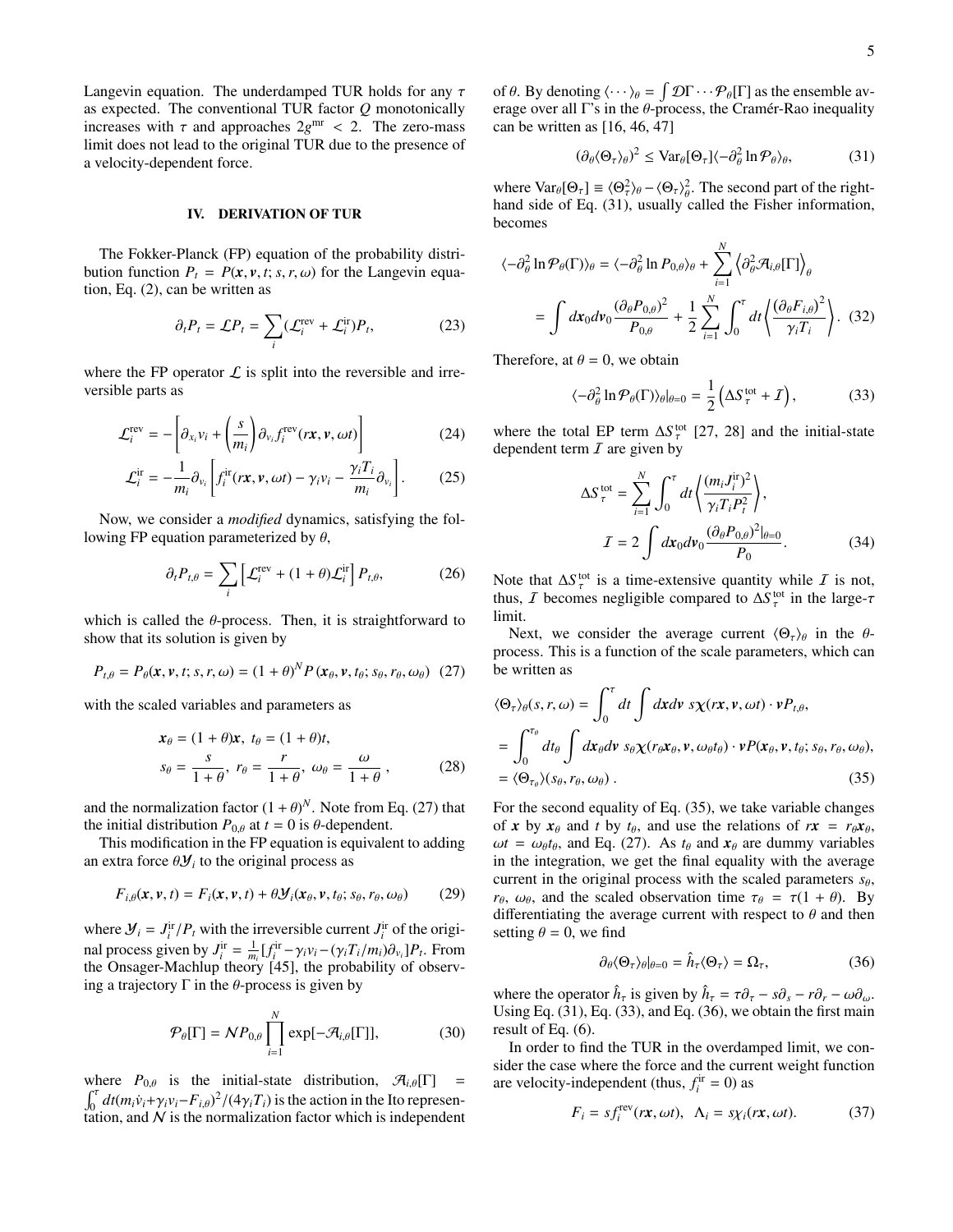The corresponding overdamped FP equation of the probability distribution function  $\rho_t = \rho(\mathbf{x}, t; s, r, \omega)$  in the zero-mass limit is given as

$$
\partial_t \rho_t = \sum_i \mathcal{L}_i^0 \rho_t,\tag{38}
$$

where the FP operator  $\mathcal{L}_i^{\text{o}}$  is given as

$$
\mathcal{L}_i^{\text{o}} = -\frac{1}{\gamma_i} \partial_{x_i} \left[ s f_i^{\text{rev}}(r\mathbf{x}, \omega t) - T_i \partial_{x_i} \right] . \tag{39}
$$

The overdamped limit of the underdamped  $\theta$ -process can be obtained formally by the standard small-mass expansion method using the Brinkman's hirarchy [27]. In the presence of a velocity-dependent force such as a magnetic Lorentz force, the overdamped limit could become quite subtle [38], which is not considered here. However, with no irreversible force  $(f_i^{\text{ir}} = 0)$ , it can be easily seen from Eq. (26) and Eq. (25) that the  $\theta$ -process is simply given by the original process with the replacement of  $\gamma_i$  by  $(1+\theta)\gamma_i$ . Thus, we can immediately write down the FP equation for the  $\theta$ -process in the overdamped limit as

$$
\partial_t \rho_{t,\theta} = \left(\frac{1}{1+\theta}\right) \mathcal{L}^{\circ} \rho_{t,\theta}.
$$
 (40)

This is exactly the same as the *virtual-perturbation* FP equation in Ref. [16, 19, 48, 49] with the relation of  $1+\epsilon = 1/(1+\theta)$ (the perturbation parameter  $\epsilon$ ). This clearly shows that the  $\theta$ -process of Eq. (26) in the underdamped dynamics is a natural extension of that in the overdamped dynamics. This  $\theta$ dynamics is simply related to the  $\theta = 0$  dynamics by rescaling the time *t* by a factor of  $1 + \theta$ . Thus, its solution is given by

$$
\rho_{t,\theta} = \rho_{\theta}(\mathbf{x},t;s,r,\omega) = \rho(\mathbf{x},\tilde{t}_{\theta};s,r,\tilde{\omega}_{\theta}), \qquad (41)
$$

with the scaled parameters of  $\tilde{t}_{\theta} = t/(1 + \theta)$  and  $\tilde{\omega}_{\theta} = (1 + \theta)\omega$ . As we do not need any rescaling for *s* and *r*, we can set  $s = r =$ 1 from the beginning in Eq. (37), and the initial distribution for the  $\theta$ -process can be chosen to be independent of  $\theta$  in general. As also shown in Ref. [19], we can easily obtain

$$
\Omega_{\tau} = -(\tau \partial_{\tau} - \omega \partial_{\omega}) \langle \Theta_{\tau} \rangle \text{ and } \mathcal{I} = 0, \quad (42)
$$

which becomes Eq. (9) in the steady state without any timedependent protocol and weight function ( $\omega = 0$ ).

From the underdamped solution in Eq. (27), we can also find another overdamped solution of  $\rho_{t,\theta} = (1 +$  $\theta$ <sup>N</sup> $\rho$  ( $\mathbf{x}_{\theta}$ ,  $t_{\theta}$ ;  $s_{\theta}$ ,  $r_{\theta}$ ,  $\omega_{\theta}$ ) satisfying Eq. (40), which requires the rescaling of *s* and *r*. The initial distribution is intrinsically  $\theta$ -dependent due to the dependence of  $x_{\theta}$ ,  $s_{\theta}$ , and  $r_{\theta}$ . Using this solution, we find the same formula for the TUR as

in Eq. (6) for the underdamped dynamics. This TUR is different from the TUR from Eq. (42) in general. However, if one chooses a  $\theta$ -independent initial distribution, then the time evolutions of the two different solutions should be identical due to the uniqueness of the time evolution of the  $\theta$ -dynamics, i.e.  $\rho_{t,\theta} = \rho(\mathbf{x}, \tilde{t}_{\theta}; s, r, \tilde{\omega}_{\theta}) = (1+\theta)^N \rho(\mathbf{x}_{\theta}, t_{\theta}; s_{\theta}, r_{\theta}, \omega_{\theta})$ , starting from the same initial condition. The steady-state distribution of the  $\theta$ -dynamics without a time-dependent protocol is such a case, i.e.  $\rho_{\theta}^{ss}$  is  $\theta$ -independent;  $\rho_{\theta}^{ss}(x) = \rho^{ss}(x)$ , which is obvious from Eq. (40). Therefore, if a process starts from a steady state at *t* = 0 and then an arbitrary time-dependent protocol is applied to the process for  $t > 0$ , which is a usual experimental setup, both solutions become identical, leading to the same TUR in Eq. (42). Without any time-dependent protocol and weight function, this yields the original TUR in Eq. (1). In the first two examples, we explicitly show the recovery of the original TUR in the zero-mass limit for  $\Omega_{\tau}^{\text{ss}}$  and  $I$ , starting from the steady state.

## V. CONCLUSION

We derived the TUR for general underdamped Langevin systems with an arbitrary time-dependent driving from an arbitrary initial state, including velocity-dependent forces. In contrast to the previously reported one, our result is experimentally accessible and its lower bound is much tighter. Therefore, this bound can be utilized to facilitate inferring the EP by measuring a current statistics and its response to a slight change of various system parameters. Furthermore, the original TUR for the overdamped Langevin dynamics can be understood as its zero-mass limit. This implies that our underdamped TUR provides a universal form of the trade-off relation for general Langevin systems. It would be interesting to extend our result to systems with non-Markovian environmental noises such as active-matter systems, which are known to be described by effective underdamped Langevin dynamics [50, 51].

### ACKNOWLEDGMENTS

Authors acknowlege the Korea Institute for Advanced Study for providing computing resources (KIAS Center for Advanced Computation Linux Cluster System). This research was supported by the NRF Grant No. 2017R1D1A1B06035497 (H.P.) and the KIAS individual Grants No. PG013604 (H.P.), No. PG074002 (J.M.P.), and No. PG064901 (J.S.L.) at Korea Institute for Advanced Study.

- [1] A. C. Barato and U. Seifert, "Thermodynamic uncertainty relation for biomolecular processes," Phys. Rev. Lett 114, 158101 (2015).
- [2] J. Li, J. M. Horowitz, T. R. Gingrich, and N. Fakhri, "Quantifying dissipation using fluctuating currents," Nature Commun. 10, 1666 (2019).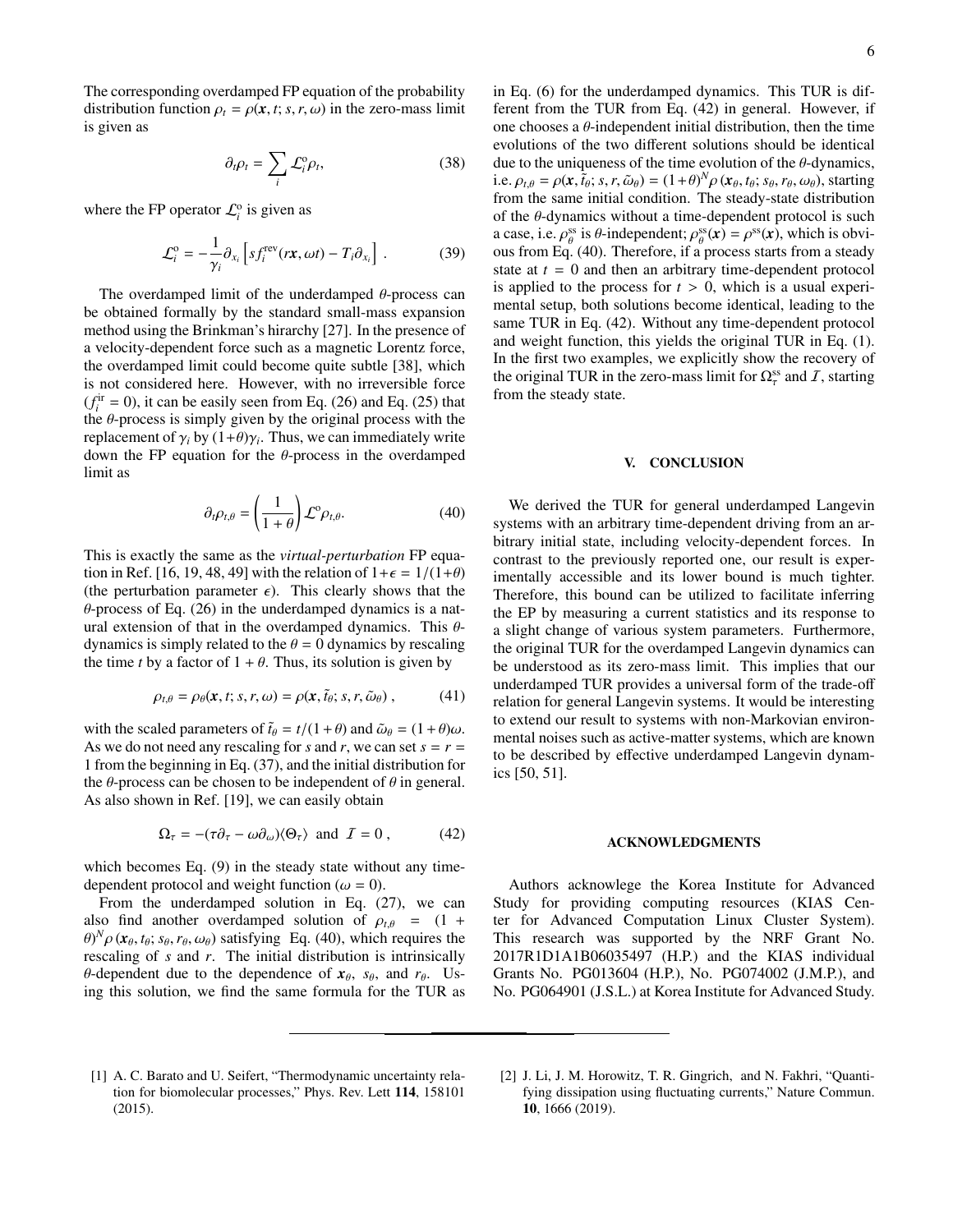- [3] S. K. Manikandan, D. Gupta, and Krishnamurthym S., "Inferring entropy production from short experiments," Phys. Rev. Lett. 124, 120603 (2020).
- [4] T. R. Gingrich, G. M. Rotskoff, and J. M. Horowitz, "Inferring dissipation from current fluctuations," J. Phys. A: Math. Theor. 50, 184004 (2017).
- [5] G. Benenti, K. Saito, and G. Casati, "Thermodynamic bounds on efficiency for systems with broken time-reversal symmetry," Phys. Rev. Lett. 106, 230602 (2011).
- [6] K. Brandner, K. Saito, and U. Seifert, "Strong bounds on onsager coefficients and efficiency for three-terminal thermoelectric transport in a magnetic field," Phys. Rev. Lett. 110, 070603 (2013).
- [7] K. Proesmans and C. Van den Broeck, "Onsager coefficients in periodically driven systems," Phys. Rev. Lett. 115, 090601 (2015).
- [8] M. Campisi and R. Fazio, "The power of a critical heat engine," Nat. Commun. 7, 11895 (2016).
- [9] N. Shiraishi, K. Saito, and H. Tasaki, "Universal trade-off relation between power and efficiency for heat engines," Phys. Rev. Lett. 117, 190601 (2016).
- [10] V. Holubec and A. Ryabov, "Cycling tames power fluctuations near optimum efficiency," Phys. Rev. Lett. 121, 120601 (2018).
- [11] J. S. Lee and H. Park, "Carnot efficiency is reachable in an irreversible process," Sci. Rep. 7, 10725 (2017).
- [12] J. S. Lee, S. H. Lee, J. Um, and H. Park, "Carnot efficiency and zero-entropy-production rate do not guarantee reversibility of a process," J. Korean Phys. Soc. 75, 948–952 (2019).
- [13] P. Pietzonka and U. Seifert, "Universal trade-off between power, efficiency, and constancy in steady-state heat engines," Phys. Rev. Lett. 120, 190602 (2018).
- [14] T. R. Gingrich, J. M. Horowitz, N. Perunov, and J. L. England, "Dissipation bounds all steady-state current fluctuations," Phys. Rev. Lett. 116, 120601 (2016).
- [15] J. M. Horowitz and T. R. Gingrich, "Proof of the finite-time thermodynamic uncertainty relation for steady-state currents," Phys. Rev. E 96, 020103(R) (2017).
- [16] Y. Hasegawa and T. V. Vu, "Uncertainty relations in stochastic processes: An information inequality approach," Phys. Rev. E 99, 062126 (2019).
- [17] A. Dechant and S.-I. Sasa, "Current fluctuations and transport efficiency for general langevin systems," J. Stat. Mech:Theory and Experiment , 063209 (2018).
- [18] K. Liu, Z. Gong, and M. Ueda, "Thermodynamic uncertainty relation for arbitrary initial states," Phys. Rev. Lett. 125, 140602 (2020).
- [19] T. Koyuk and U. Seifert, "Thermodynamic uncertainty relation for time-dependent driving," Phys. Rev. Lett. 125, 260604 (2020).
- [20] K. Proesmans and C. Van den Broeck, "Discrete-time thermodynamic uncertainty relation," EPL 119, 20001 (2017).
- [21] P. P. Potts and P. Samuelsson, "Thermodynamic uncertainty relations including measurement and feedback," Phys. Rev. E 100, 052137 (2019).
- [22] K. Proesmans and J. M. Horowitz, "Hysteretic thermodynamic uncertainty relation for systems with broken time-reversal symmetry," J. Stat. Mech.: Theory and Experiment , 054005 (2019).
- [23] A. C. Barato, R. Chetrite, A. Faggionato, and D. Gabrielli, "Bounds on current fluctuations in periodically driven systems," New J. Phys. 20, 103023 (2018).
- [24] L. P. Fischer, P. Pietzonka, and U. Seifert, "Large deviation function for a driven underdamped particle in a periodic potential," Phys. Rev. E 97, 022143 (2018).
- [25] Y. Hasegawa and T. V. Vu, "Fluctuation theorem uncertainty relation," Phys. Rev. Lett. 123, 110602 (2019).
- [26] K. Macieszczak, K. Brandner, and J. P. Garrahan, "Unified thermodynamic uncertainty relations in linear response," Phys. Rev. Lett. 121, 130601 (2018).
- [27] H. Risken and H. Haken, *The Fokker-Planck Equation: Methods of Solution and Applications Second Edition* (Springer, 1989).
- [28] A. Dechant and S.-I. Sasa, "Entropic bounds on currents in langevin systems," Phys. Rev. E 97, 062101 (2018).
- [29] T. V. Vu and Y. Hasegawa, "Uncertainty relations for underdamped langevin dynamics," Phys. Rev. E 100, 032130 (2019).
- [30] J. S. Lee, J.-M. Park, and H. Park, "Thermodynamic uncertainty relation for underdamped langevin systems driven by a velocity-dependent force," Phys. Rev. E 100, 062132 (2019).
- [31] Timur Koyuk and Udo Seiferet, "Thermodynamic uncertainty relation for time-dependent driving," Phys. Rev. Lett 125, 260604 (2020).
- [32] Andreas Dechant, "Multidimensional thermodynamic uncertainty relations," J. Phys. A:Math. Theor. 52, 035001 (2019).
- [33] L. P. Fischer, H.-M. Chun, and U. Seifert, "Free diffusion bounds the precision of currents in underdamped dynamics," Phys. Rev. E 102, 012120 (2020).
- [34] See Supplemental Material.
- [35] H.-M. Chun, L. P. Fischer, and U. Seifert, "Effect of a magnetic field on the thermodynamic uncertainty relation," Phys. Rev. E 99, 042128 (2019).
- [36] C. Kwon, J. Yeo, H. K. Lee, and H. Park, "Unconventional entropy production in the presence of momentum-dependent forces," J. Korean Phys. Soc. 68, 633 (2016).
- [37] H.-M. Chun and J. D. Noh, "Microscopic theory for the time irreversibility and the entropy production," J. tat. Mech:Theory and Experiment , 023208 (2018).
- [38] Jong-Min Park and Hyunggyu Park, "Thermodynamic uncertainty relation in the overdamped limit with a magnetic lorenz force," arXiv:2105.12421 (2021).
- [39] P. F. Cohadon, A. Heidmann, and M. Pinard, "Cooling of a mirror by radiation pressure," Phys. Rev. Lett. 83, 3174 (1999).
- [40] M. Pinard, P. F. Cohadon, T. Briant, and A. Heidmann, "Full mechanical characterization of a cold damped mirror," Phys. Rev. A 63, 013808 (2000).
- [41] J. Mertz, O. Marti, and J. Mlynek, "Regulation of a microcantilever response by force feedback," Appl. Phys. Lett. 62, 2344 (1993).
- [42] G. Jourdan, G. Torricelli, J. Chevrier, and F. Comin, "Tuning" the effective coupling of an afm lever to a thermal bath," Nanotechnology 18, 475502 (2007).
- [43] S. Liang, D. Medich, D. M. Czajkowsky, S. Sheng, J.-Y. Yuan, and Z. Shao, "Thermal noise reduction of mechanical oscillators by actively controlled external dissipative forces," Ultramicroscopy 84, 119 (2000).
- [44] K. H. Kim and H. Qian, "Entropy production of brownian macromolecules with inertia," Phys. Rev. Lett. 93, 120602 (2004).
- [45] L. Onsager and S. Machlup, "Fluctuations and irreversible processes," Phys. Rev. 91, 1505 (1953).
- [46] Harald Cramér, *Mathematical Methods of Statistics*, Vol. 9 (Princeton University Press, 1999).
- [47] C R Rao, "Information and accuracy attainable in the estimation of statistical parameters," Bull. Calcutta. Math. Soc. 37, 81 (1945).
- [48] A. Dechant, "Multidimensional thermodynamic uncertainty relations," J. Phys. A: Math. Theor. 52, 035001 (2019).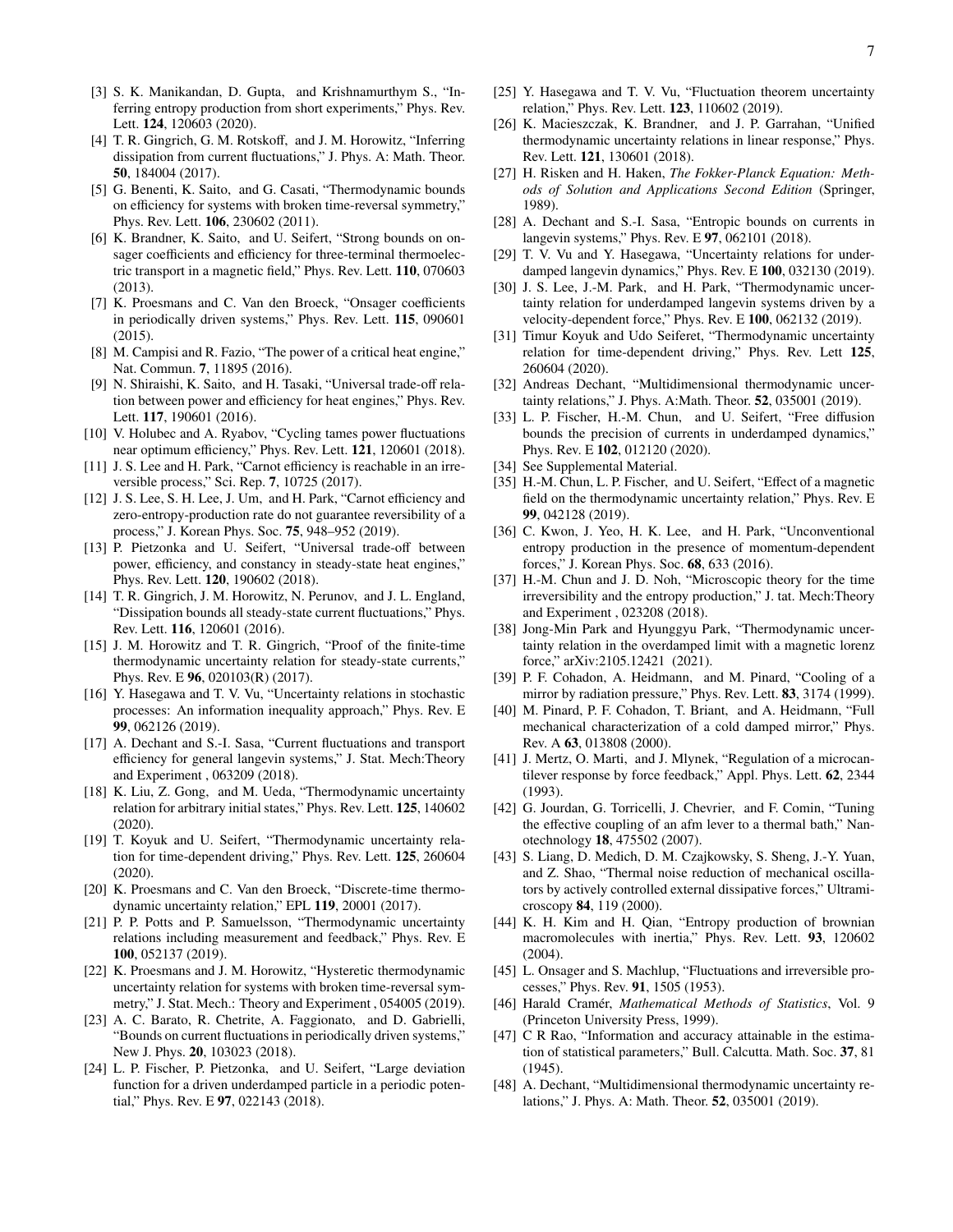- [49] A. Dechant and S.-I. Sasa, "Continuous time-reversal and equality in the thermodynamic uncertainty relation," arXiv:2010.14769 (2020).
- [50] Dibyendu Mandal, Katherine Klymko, and Michael R. De-Weese, "Entropy production and fluctuation theorems for active

matter," Phys. Rev. Lett. 119, 258001 (2017).

[51] Etienne Fodor, Cesare Nardini, Michael E. Cates, Julien ´ Tailleur, Paolo Visco, and Frédéric van Wijland, "How far from equilibrium is active matter?" Phys. Rev. Lett. 117, 038103 (2016).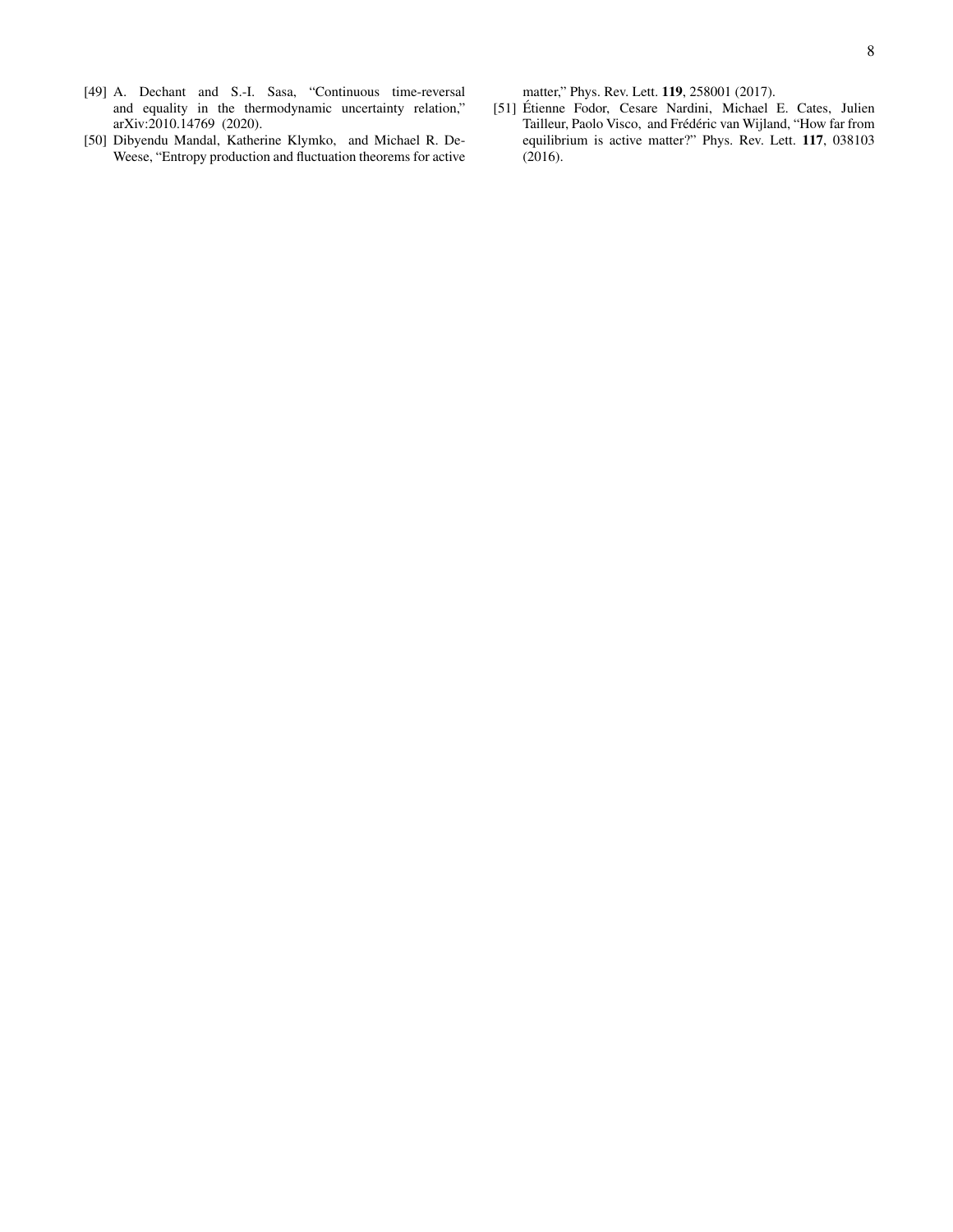# Supplemental material for "Universal form of thermodynamic uncertainty relation for Langevin dynamics"

Jae Sung Lee<sup>1</sup>,\* Jong-Min Park<sup>1</sup>, and Hyunggyu Park<sup>1†</sup> <sup>1</sup> School of Physics and Quantum Universe Center, Korea Institute for Advanced Study, Seoul 02455, Korea

<sup>∗</sup> jslee@kias.re.kr

<sup>†</sup> hgpark@kias.re.kr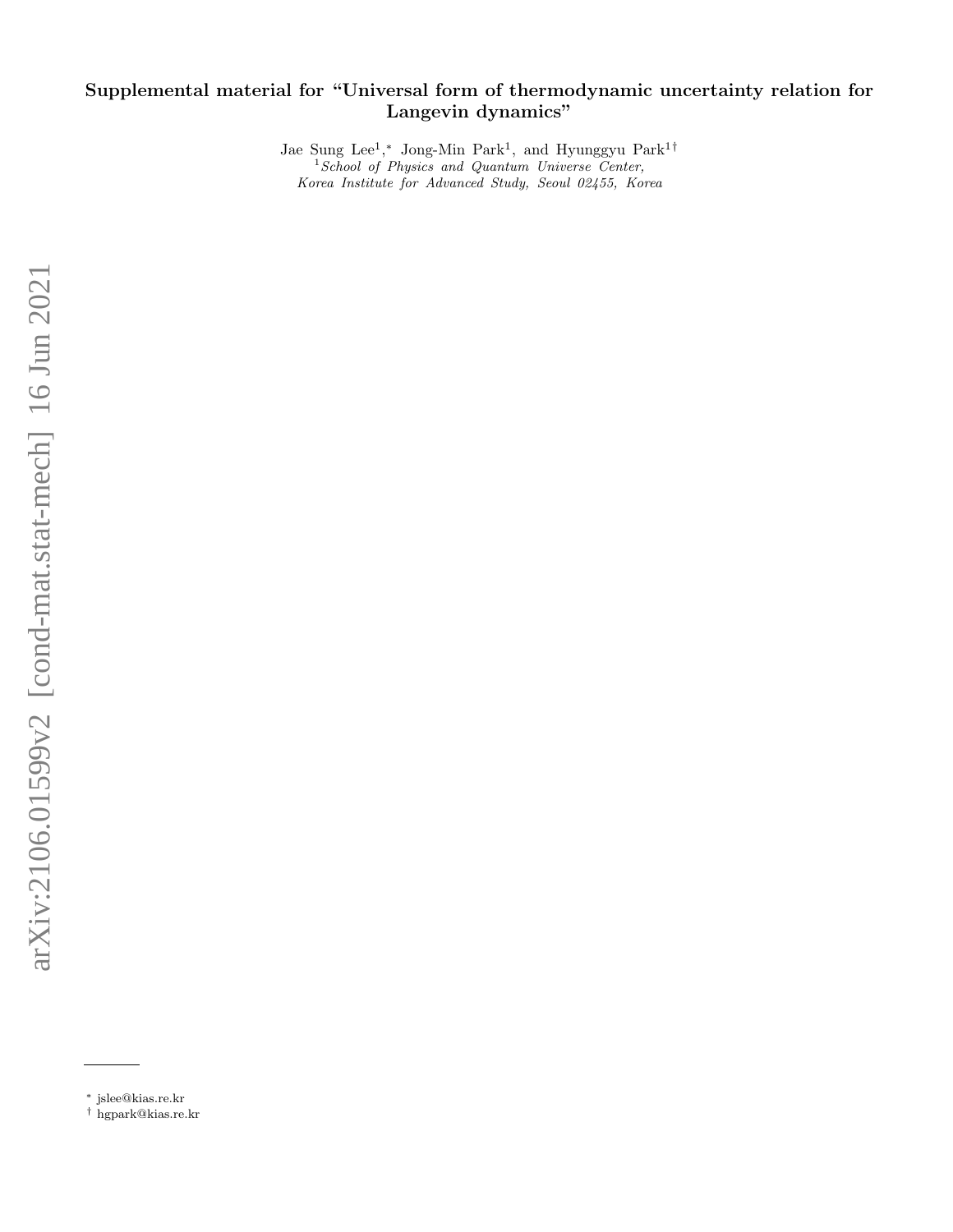# LANGEVIN SYSTEMS DRIVEN BY A FORCE WITHOUT POSITION DEPENDENCE

Here, we consider a case where a Brownian particle is driven by an external force without position dependence. Then, the motion can be described by the following Langevin equation:

$$
m_i \dot{v}_i = F_i(\mathbf{v}, t) - \gamma_i v_i + \xi_i,
$$
\n(S1)

where  $F_i = F_i^{\text{rev}}(\boldsymbol{v}, t) + F_i^{\text{ir}}(\boldsymbol{v}, t)$  with  $F_i^{\text{rev}}(\boldsymbol{v}, t) = s f_i^{\text{rev}}(\boldsymbol{v}, \omega t)$  and  $F_i^{\text{ir}}(\boldsymbol{v}, \omega t) = f_i^{\text{ir}}(\boldsymbol{v}, \omega t)$ . The steady state of such a system should be uniform in the position space, but mathematically not well defined due to the normalization problem without a trapping potential. To avoid this problem, one may introduce a confined space with proper boundary conditions or consider a reduced state space spanned by velocity variables only. We take the second strategy to derive the TUR for simplicity. Then, every derivation step is parallel to that for the general underdamped systems, except for removing all position variables as well as the associated scale factor r and the normalization constant  $(1+\theta)^N$  for the modified dynamics. Also the integration over all position variables should be also omitted.

### CALCULATION OF INITIAL-STATE DEPENDENT TERMS AND TUR FACTORS

#### Free diffusion with drift

As the external force of this example is position-independent and has a component only along the  $x_1$ -axis, we consider a state space spanned by the velocity variable  $v_1$  only. First, it is easy to find the steady-state distribution  $P^{\rm ss}$  as

$$
P^{\rm ss}(v_1; s) = \sqrt{\frac{m_1}{2\pi T_1}} e^{-\frac{m_1}{2T_1} \left(v_1 - \frac{sf}{\gamma_1}\right)^2}.
$$
\n(S2)

It is straightforward to obtain  $\Delta S_{\tau}^{\text{tot}} = \tau s f \langle v_1 \rangle^{\text{ss}} / T_1 = \tau s^2 f^2 / (T_1 \gamma_1), \langle \Theta_{\tau} \rangle = \tau s \langle v_1 \rangle^{\text{ss}} = \tau s^2 f / \gamma_1$ , and

$$
\text{Var}[\Theta_{\tau}] = 2\tau s^2 \frac{T_1}{\gamma_1} \left[ 1 - \frac{1}{\tau_0^{\text{fr}}}(1 - e^{-\tau_0^{\text{fr}}}) \right] \quad \text{with} \quad \tau_0^{\text{fr}} = \frac{\tau \gamma_1}{m_1} \ . \tag{S3}
$$

Thus, the conventional TUR factor  $Q$  is given as

$$
\mathcal{Q} = \frac{\text{Var}[\Theta_{\tau}]}{\langle \Theta_{\tau} \rangle^2} \Delta S_{\tau}^{\text{tot}} = 2 \left[ 1 - \frac{1}{\tau_0^{\text{fr}}} (1 - e^{-\tau_0^{\text{fr}}}) \right] \equiv \mathcal{Q}^{\text{fr}} , \qquad (S4)
$$

which was conjectured in Ref.  $[1]$  as the lower bound of  $Q$  for general underdamped dynamics in one dimension, referred as the *free-diffusion bound* conjecture of  $Q \geq Q^{\text{fr}}$ .

For our underdamped TUR factor  $\mathcal{Q}^u$ , we need to calculate the initial-dependent term  $\mathcal{I}^{\text{fr}}$ , defined in Eq. (34) of the main text. As the steady-state distribution in the modified  $\theta$ -process can be written as  $P_{\theta}^{\text{ss}} = P^{\text{ss}}(v_1; s/(1+\theta))$ in Eq. (27) of the main text, we find

$$
\mathcal{I}^{\text{fr}} = 2 \int dv_1 \frac{(\partial_\theta P_\theta^{\text{ss}})^2 |_{\theta=0}}{P^{\text{ss}}} = \frac{2m_1 s^2 f^2}{\gamma_1^2 T_1}.
$$
 (S5)

Thus, we finally obtain at  $s = 1$ 

$$
\mathcal{Q}^{\mathrm{u}} = \frac{\mathrm{Var}[\Theta_{\tau}]}{\langle \Theta_{\tau} \rangle^{2}} \left( \Delta S_{\tau}^{\mathrm{tot}} + \mathcal{I}^{\mathrm{fr}} \right) = 2 \left( 1 + \frac{2}{\tau_{0}^{\mathrm{fr}}} \right) \left[ 1 - \frac{1}{\tau_{0}^{\mathrm{fr}}} (1 - e^{-\tau_{0}^{\mathrm{fr}}}) \right] . \tag{S6}
$$

One can easily show  $\mathcal{Q}^{\mathrm{u}} \geq 2$  as expected from our underdamped TUR, and  $\mathcal{Q}^{\mathrm{u}} \approx 2 + \tau_0^{\mathrm{fr}}/3$  for small  $\tau_0^{\mathrm{fr}}$  and  $\approx 2 + 2/\tau_0^{\mathrm{fr}}$ for large  $\tau_0^{\text{fr}}$ . (S4) and (S6) are plotted in Fig. 1 of the main text. Without the knowledge of  $\text{Var}[\Theta_\tau]$ , our underdamped TUR  $(Q^u \geq 2)$  predicts that the conventional TUR factor Q has a lower bound as  $Q \geq 2/(1 + \mathcal{I}^{\text{fr}}/\Delta S_{\tau}^{\text{tot}})$  $2/(1+2/\tau_0^{\text{fr}})$ , which is obviously satisfied with  $\mathcal{Q} = \mathcal{Q}^{\text{fr}}$ .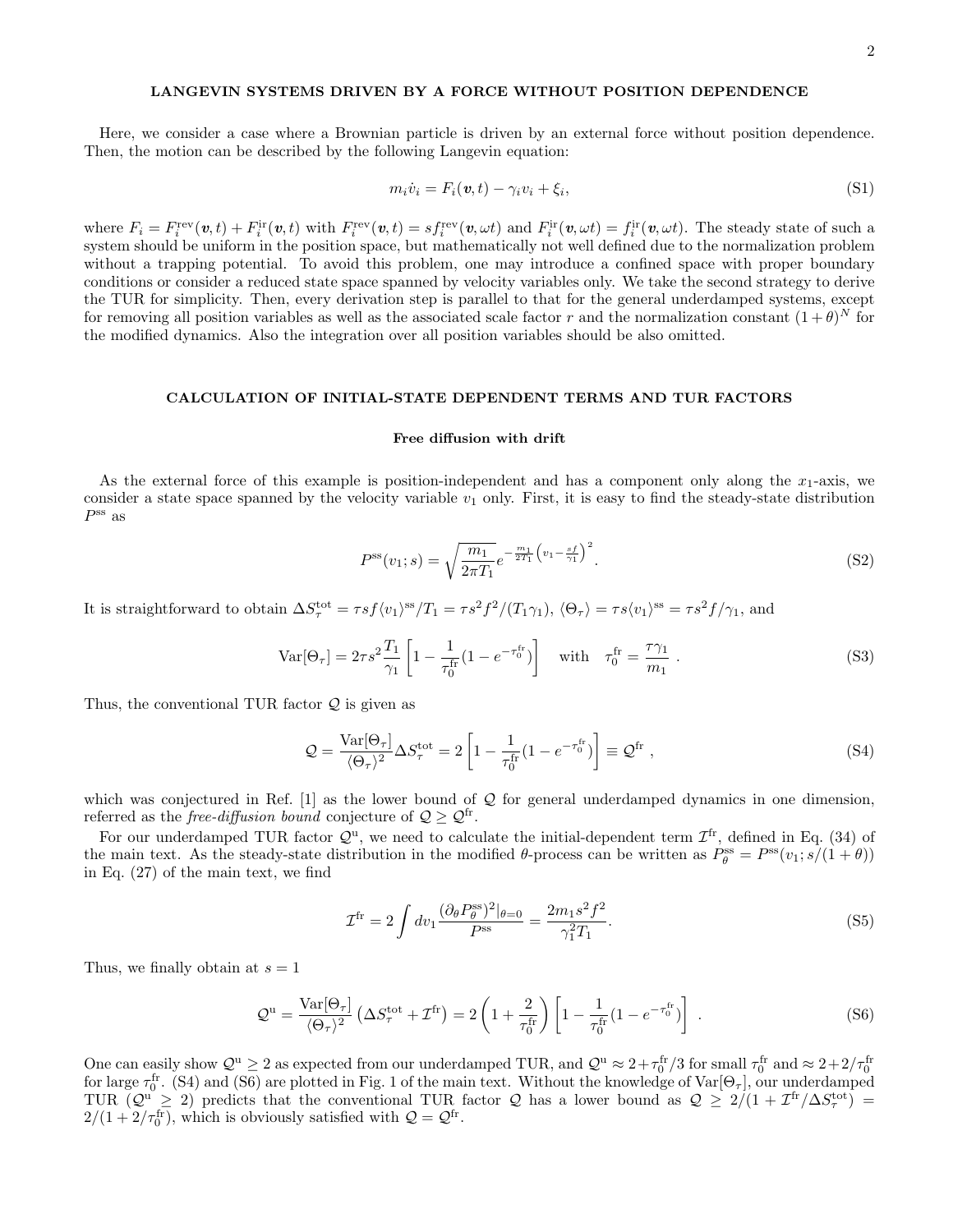

FIG. S1. Plots of  $\mathcal{Q}, \mathcal{Q}^{\text{u}}$ , and  $\mathcal{Q}^{\text{kinetic}}$  in the infinite- $\tau$  limit.

### Charged particle in a magnetic field

For a two-dimensional Brownian particle in a magnetic field, we define a state vector  $z \equiv (x_1, x_2, v_1, v_2)$ . The covariance matrix  $C \equiv \langle z^T z \rangle^{\text{ss}}$  of this system is given by [2, 3]

$$
\mathsf{C} = \frac{T}{\gamma K} \left( \begin{array}{cccc} \gamma & 0 & 0 & -s\tau\kappa \\ 0 & \gamma & s\tau\kappa & 0 \\ 0 & s\tau\kappa & (\gamma s\tau k + s^2\tau\kappa B)/m & 0 \\ -s\tau\kappa & 0 & 0 & (\gamma s\tau k + s^2\tau\kappa B)/m \end{array} \right),\tag{S7}
$$

where  $K = srk + s^2r\kappa B/\gamma - s^2r^2\kappa^2m/\gamma^2 > 0$ . Then, the steady-state distribution  $P^{ss}$  can be written as

$$
P^{ss}(z;s,r) = \frac{1}{\sqrt{\text{Det}(2\pi\mathsf{C})}} \exp\left[-\frac{1}{2}z\,\mathsf{C}^{-1}z^{\mathsf{T}}\right]
$$
  
= 
$$
\frac{rsm(k\gamma + skB - srmk^2/\gamma)}{4\pi^2T^2\gamma} \exp\left[-\frac{1}{2\gamma T}\left\{rs(x_1^2 + x_2^2)(k\gamma + sB\kappa) + m(\gamma v_1^2 + \gamma v_2^2 - 2rsv_1x_2\kappa + 2rsv_2x_1\kappa)\right\}\right].
$$
 (S8)

The steady-state distribution for the  $\theta$ -process is from Eq. (27) of the main text

$$
P_{\theta}^{\text{ss}} = (1+\theta)^2 P^{\text{ss}} \left( (1+\theta)x_1, (1+\theta)x_2, v_1, v_2; \frac{s}{1+\theta}, \frac{r}{1+\theta}, \frac{\omega}{1+\theta} \right). \tag{S9}
$$

Therefore, we find at  $s = r = 1$ 

$$
\mathcal{I}^{\text{mag}} = 2 \int d\mathbf{z} \, \frac{(\partial_{\theta} P_{\theta}^{\text{ss}})^2 |_{\theta=0}}{P^{\text{ss}}} = \frac{2\kappa_0^2 [B_0^2 - 2\kappa_0 m_0 B_0 + 2m_0 (1 + \kappa_0^2 m_0)]}{(1 + \kappa_0 B_0 - \kappa_0^2 m_0)^2}.
$$
\n
$$
(S10)
$$

Figure S1 shows the possible values of Q and  $\mathcal{Q}^u$  in the  $\tau = \infty$  limit for various parameter values in the stable region  $(K > 0)$  for  $\kappa > 0$ . The conventional TUR factor Q can go below the lower bound of 2 for  $B > 0$ , while our underdamped TUR factor  $\mathcal{Q}^u$  is always above the lower bound of 2 and many data are very close to the lower bound. This indicates that our bound is really tight. For comparison, we also plot the previously found TUR factor  $\mathcal{Q}^{\text{kinetic}}$  including the dynamic activity in Ref. [3] in the  $\tau = \infty$  limit. As can be seen easily in Fig. S1, this bound is significantly looser, thus not much useful.